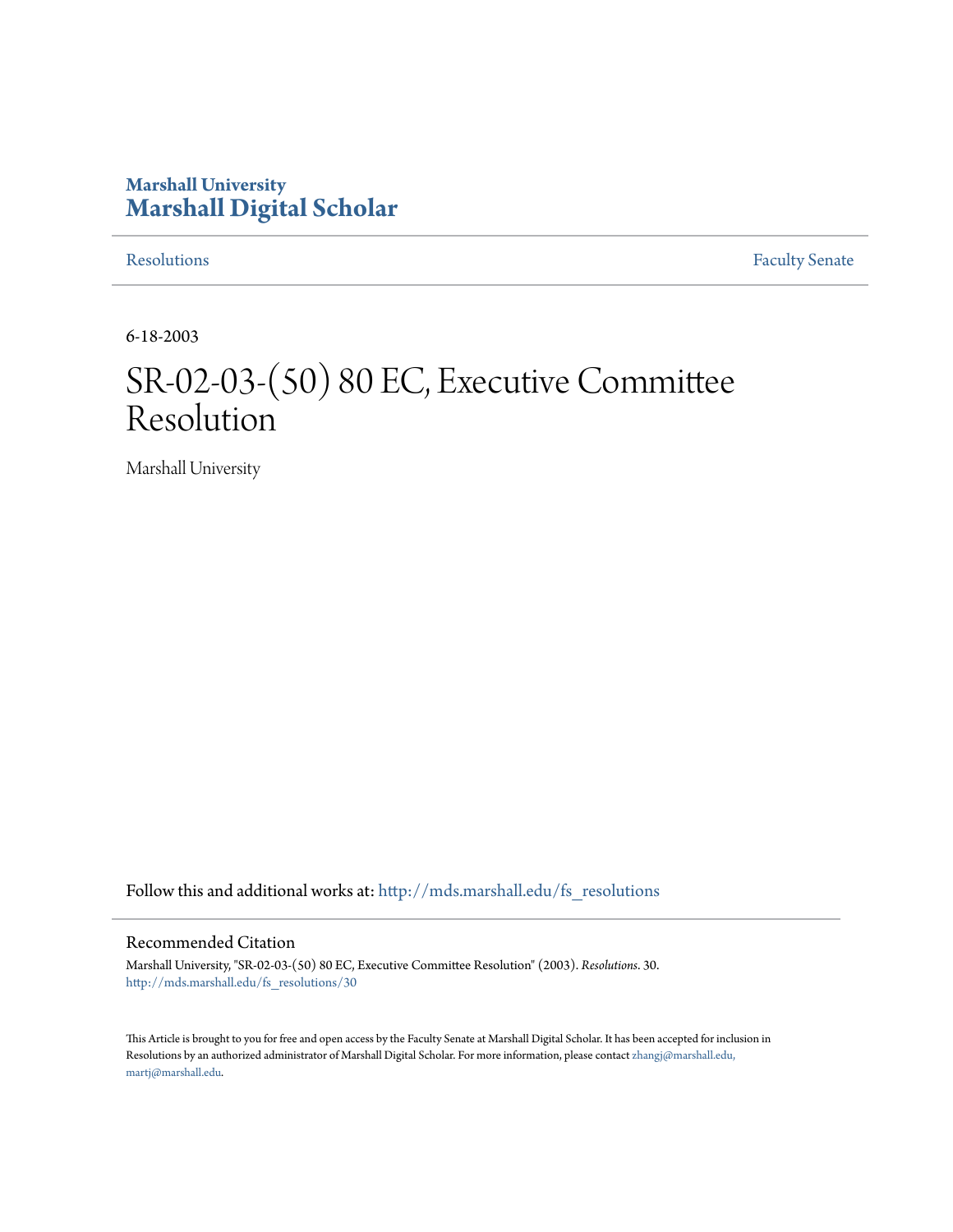## **EXECUTIVE COMMITTEE RESOLUTION**

#### **SR-02-03-(50) 80 EC**

In the aftermath of the attacks of September 11, 2001 the United States government has acted to limit the threat of further terrorism in the United States. Some of the actions taken, or contemplated, by the federal government, however, threaten to harm the fundamental educational and research mission of our university. These include (but are not limited to) restrictions introduced by the "PATRIOT" Act on who may use certain biological materials, limitations on visas for foreign students, visiting professors and lecturers; the possibility of going beyond the existing security classifications to restrict a broad set of vaguely defined "sensitive" information; the loosening of restrictions on federal agencies' ability to track and arrest citizens and visitors to the U.S. without the need for judicial warrants to be issued; the possible introduction of a new "Domestic Security Enhancement Act of 2003"; and the broadened range of monitoring of public and private communications, including new access given to federal and INS agents to citizens' and non-citizens' previously legally protected voice-mail and email information.

As a consequence, we, the Faculty Senate of Marshall, adopt the following resolution and bring it to our University President and his colleagues and staff to implement:

WHEREAS, the USA PATRIOT Act contains provisions that threaten the basic rights of citizens and non-citizens as provided for, for instance, in the Fourth, Fifth and Fourteenth Amendments of the U.S. Constitution;

WHEREAS, the USA PATRIOT Act severely limits our most important tasks as scholars and teachers; books and CD-ROMs are being removed from Federal depository libraries, and web sites are being closed for presumed terrorist ties; and the ability of librarians to do their work is threatened by federal agencies that demand they turn over patron records, and then prohibit librarians from reporting or discussing the records' being handed over;

WHEREAS, the American Library Association has joined other research and science groups such as the Electronic Frontier Foundation and the American Studies Association in protesting the counter-productive and rights-threatening nature of the USA PATRIOT Act of 2001;

WHEREAS, the FBI and INS, due in part to the provisions of the PATRIOT Act, have started asking universities and colleges to monitor and provide information about students from countries outside the U.S., creating a climate of intimidation and suspicion inimical to free participation and exchange of ideas;

WHEREAS, government contracts for scientific research now sometimes specify that international students be excluded from funded projects discouraging international students from applying to Marshall to pursue their research agendas and from participating in academic exchange;

WHEREAS, the FBI has approached, tracked, and interviewed international students on Marshall University's campus without warrant and without justification other than racial profiling and said students' religious affiliations;